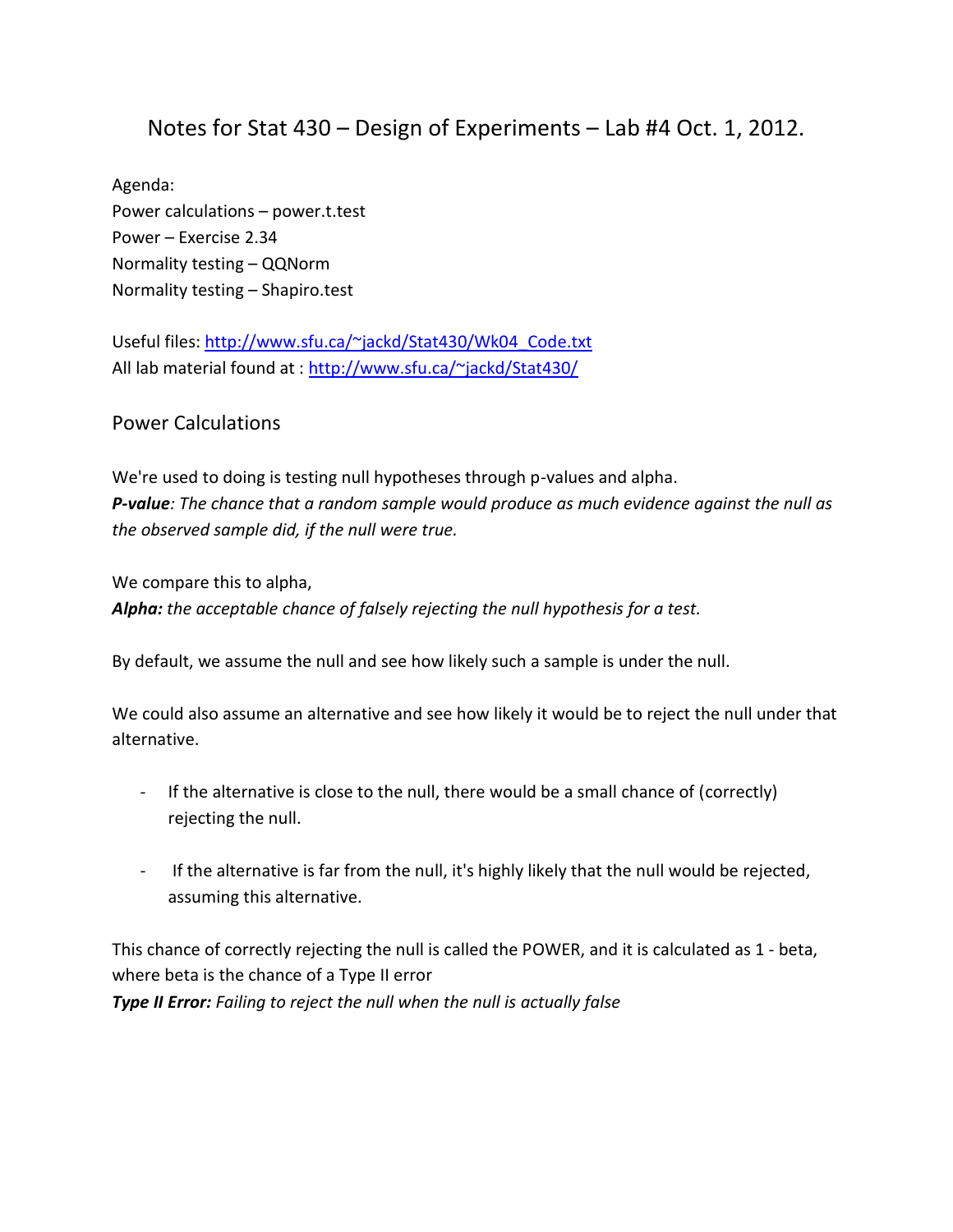Finding or using power isn't as simple as finding the p-value. For something as simple as power.t.test() we need four of the following five...

**n** (The sample size in EACH group. Must be equal or use the smallest one) delta (The difference between the two means) **power sd** (Standard deviation) **sig.level** (Alpha. The chance of rejecting the null when the null is true)'

First, look at the help file ?power.t.test

```
The definition includes n=NULL, delta=NULL, sd=1, sig.level=0.05,
power=NULL
```
That means that if we don't put anything in for sd, it will default to 1. If we don't put anything in for sig.level, it will default to 0.05. The rest have no default.

Next, let's use the examples:

This uses as many defaults as possible:  $sd = 1$ , alpha = 0.05, two-sample, two-tailed power.t.test( $n = 20$ , delta = 1)

Which gives a power of 0.9886; you would have a 98.96% chance of rejecting the null if the true difference was 1 sd, and each group has 20 units. You can find the t-score of two samples of size 20 with means one standard deviation apart, and verify this with  $pt()$ 

Changing the values reveals more about t-test power. If we reduce the sample size to 2 each power.t.test( $n = 2$ , delta = 1)

…we get almost no power, (0.09 ish) when sample size is very small.

Also power can never get smaller than alpha/2 for two-tailed tests. power.t.test( $n = 20$ , delta =  $0.5$ ) power.t.test( $n = 20$ , delta = 0.2) power.t.test( $n = 20$ , delta =  $0.01$ )

power.t.test( $n = 20$ , delta = 0)

(One-tailed tests left in the code)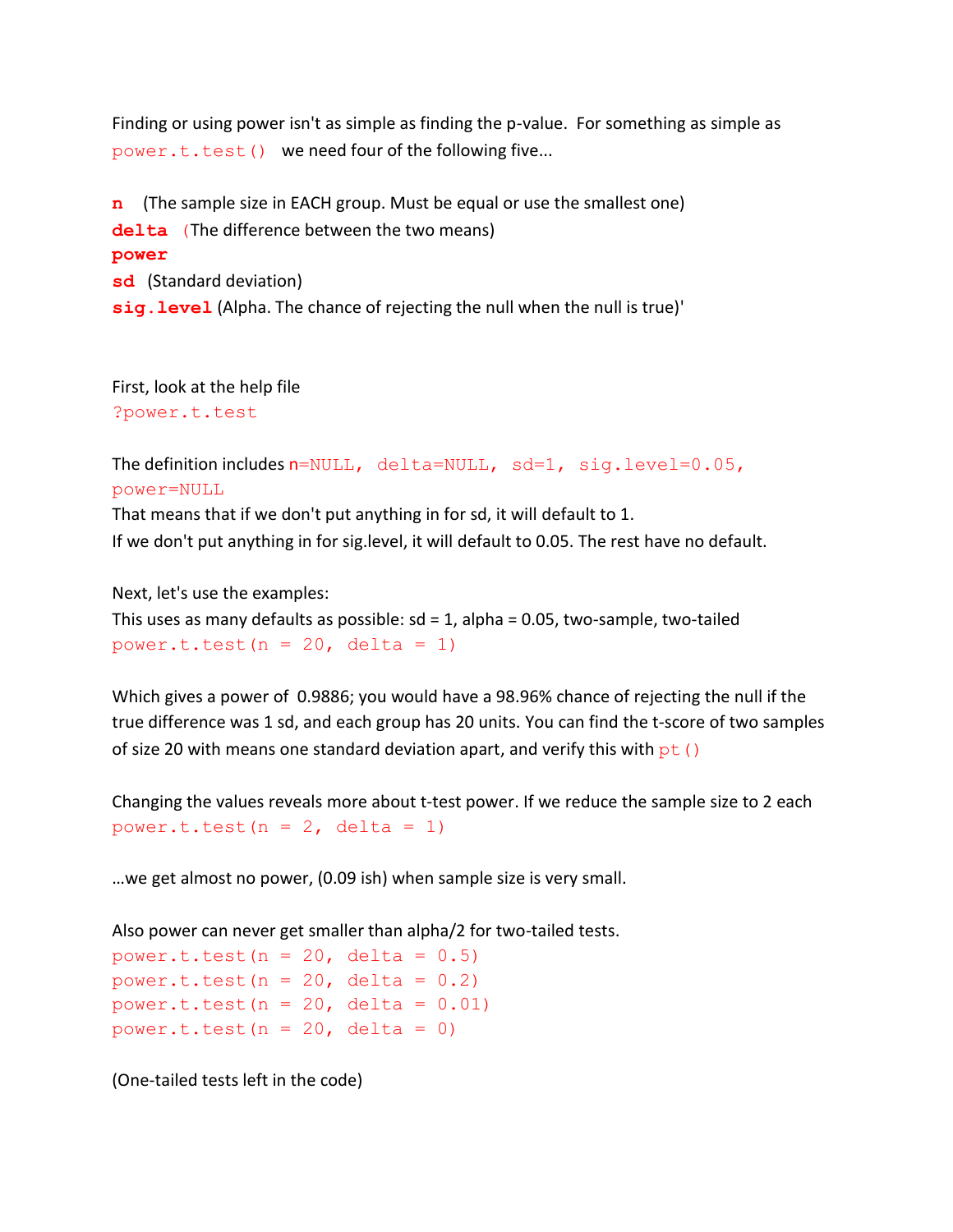We can also use it the other way. If we have a specific power level and significance level that we desire, and an estimate of the standard deviation and effect size we expect, we can find the required sample size.

```
For example…
power.t.test(power = .90, sig.level= 0.05, delta = 1, sd = 1)
…yeilds n = 22.02111. A little more 22 units per group will give you exactly 0.9 power.
```
### It takes fewer sample units to detect a larger effect relative to the standard deviation. power.t.test(power = .90, sig.level =  $0.05$ , delta =  $2$ , sd = 1) power.t.test(power = .90, sig.level =  $0.05$ , delta = 1, sd =  $1/2$ )

If the sig.level decreases, that makes it harder for the null to be rejected in general, not just when it's false.

```
power.t.test(power = .90, sig.level = 0.05, delta = 1, sd = 1)
power.t.test(power = .90, sig.level = 0.01, delta = 1, sd = 1)
```
And the same for when a higher power is needed power.t.test(power = .95, sig.level =  $0.01$ , delta = 1, sd = 1)

Power - Exercise 2.34 Using the paired data in exercise 2.34 (8th ed hardcover) (Unpaired analysis in code)  $karl = c(1.186, 1.151, 1.322, 1.339, 1.200, 1.402, 1.365, 1.537, 1.559)$  $\text{leh} = \text{c}(1.061, 0.992, 1.063, 1.062, 1.065, 1.178, 1.037, 1.086, 1.052)$ 

If the real difference in the means were the same as the difference between the means of the these samples. What would be the power of the two-sided test alpha = 0.05 ?

Step 1: Get delta, n, and sd  $D = \text{mean}(kar1) - \text{mean}(1eh)$ n.paired = length(karl)  $std.dev = sd(karl - leh)$ 

Step 2: Get the power. Making sure the data is treated like paired data. power.t.test( n=n.paired, delta=D, sd=std.dev, sig.level=0.05, type="paired")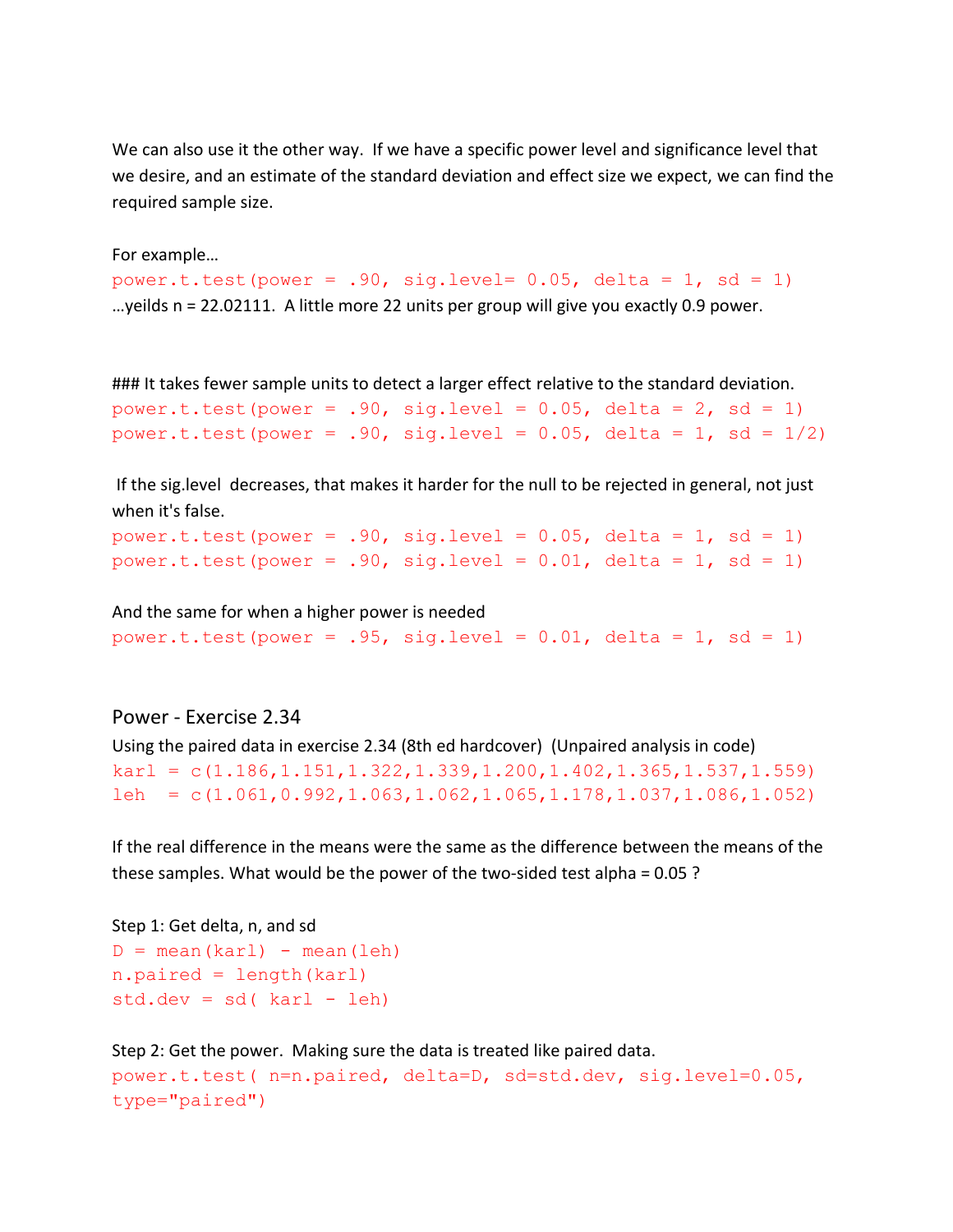(Additional notes on normality tests in code)

Normality Test - qqnorm

A Q-Q plot, or quantile-quantile plot, arranges the values of a dataset in increasing order. On the x-axis is the number of standard deviations above or below the mean that a value of this quantile would be if the distribution were normal.

Breaks from a straight line mean breaks from normality, but small breaks at the lower and upper ends are less significant.

```
from.norm = rnorm(100, mean=10, sd = 3)
par(mfrow = c(1,2))
hist(from.norm)
```
qqnorm(from.norm) qqline(from.norm)

qqline(from.beta)

In this example, the 100 values are at the 0.5%, 1.5%, 2.5%, ... , 99.5% quantiles. So the 3rd value, at the 2.5% quantile, should be 1.96 standard deviations below the mean, assuming normality. Its x-position is that exactly.

The y-position is its actual value, which is about 6 (From normal, 2 std below 10)

If the distribution is positively skewed, the qq line bends downward  $fromexp = rexp(100)$ 

```
hist(from.exp)
qqnorm(from.exp)
qqline(from.exp)
If the distribution is negatively skewed, the qq line bends upward
```

```
from.beta = rbeta(100, shape1=8, shape2=2)hist(from.beta)
qqnorm(from.beta)
```